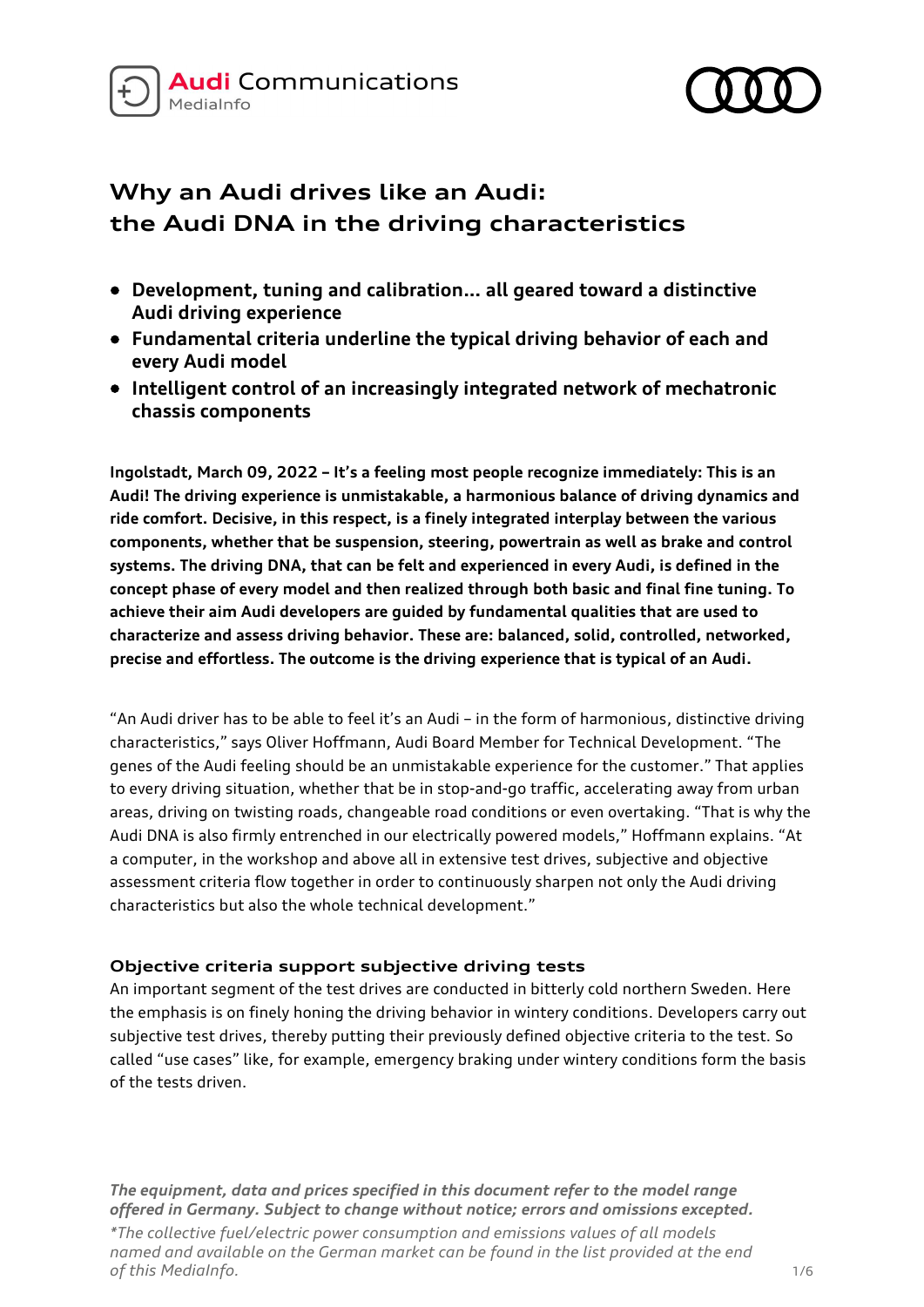



When the developers seek to tune a controlled and therefore predictable and stable driving behavior, objective measurements of initial deceleration and steering support the tuning work.

Straight ahead stability, steering demand, and deceleration build-up are criteria for a rating methodology for ABS braking from various speeds on snow and ice. The results of tuning work flow into an assessment of driving behavior, which the developers document in the form of a spider web chart – a pattern that is applied to all Audi models on a model-specific basis. The foundation for that is the way that the vehicle and its individual characteristics are positioned and how the relevant driving maneuvers and development philosophy are defined. An Audi can be recognized by these driving characteristics: steering response, steering turn-in, traction, and steering properties. Here, the virtues of quattro are quite visible: its particularly unique driving characteristics with respect to traction in curves and straight ahead stability, as well as its steering and behavior during loads changes set the Audi all-wheel drive above the average level of the competition.

## **Precisely defined tuning philosophy**

Audi understands that a controlled driving behavior is defined by a precise and predictable steering response. To achieve these desired driving characteristics the developers follow an established tuning philosophy during test drives on snow and ice. This states that the vehicle should instantly follow the steering input upon entering a curve. Forgiving handling at the apex of the curve and low correction effort upon leaving the curve are also among the obligatory criteria.

The result: a predictable steering angle dependent yaw behaviour combined with a slightly oversteering balance, where understeer is avoided. Audi achieves these by using technologies like torque vectoring, the dual motor rear axle in the e-tron S\*, or the torque splitter in the RS 3\*. Developer Oswin Roeder summarizes by saying that "we describe the way that an Audi needs to drive by using objective and subjective criteria. But the subjective criteria are crucial for us as ultimately that is what drivers feel."

#### **Harmoniously tuned control systems, natural driving experience**

Each of the suspension control systems involved is precisely synchronized to the others. None of the systems dominate to the detriment of the driving experience. The driving experience is natural. Dynamic all-wheel steering is intentionally tuned to make a vehicle seem much smaller and manageable without creating a synthetic driving experience in the process. The systems built into an Audi are balanced and always precisely calibrated to one another. When customers order cars with air suspension, they automatically receive a steering tuning that is adjusted for the enhanced characteristics. That also applies to the combination of other systems like electromechanical active roll stabilization (eAWS), active suspension, and torque vectoring.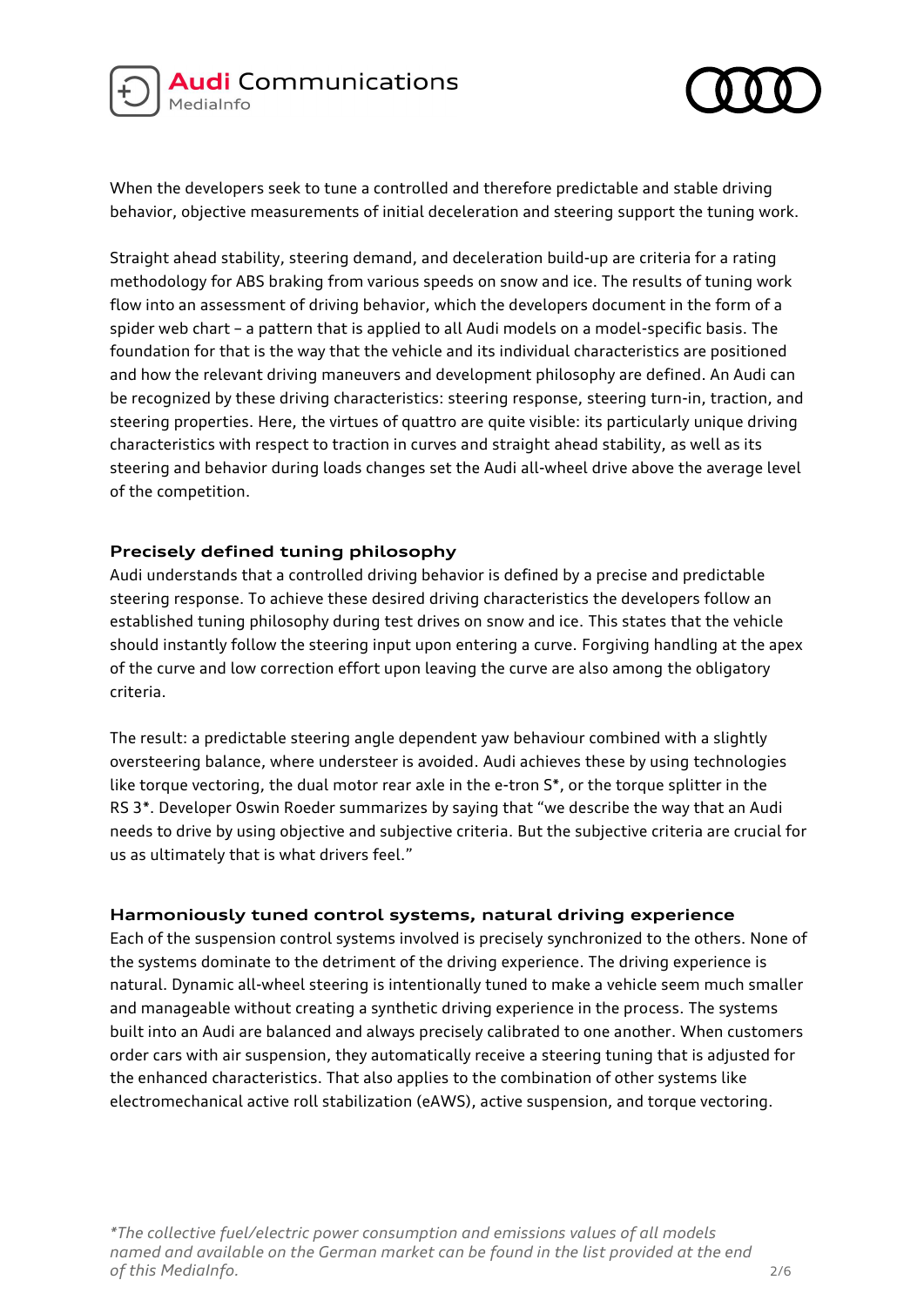



For instance, the electric quattro in the Audi e-tron S\* governs the torque on demand, from zero to 100 percent between the front and rear axle. On top of that, there's electric torque vectoring for increased agility. Each of the rear electric motors distributes the drive torque directly to the wheel without any mechanical differential. This is done proactively in slippery conditions or when cornering quickly, before slippage occurs or the car understeers or oversteers. The result is highly precise handling, which can be adjusted over a wide range via the chassis control systems – from stable to sporty. In sport mode, for instance, the control systems intervene later to enable driving with more oversteer.

## **Consistent system reactions, reliable driving comfort**

All of the vehicle systems involved need to respond consistently and reliably to the current driving conditions irrespective of the nature of the road surface. Ride comfort is a case in point. Finely tuned wheel damping avoids unpleasant phenomena like after-shake, shudder or shake, which are induced by road unevenness and often intensified by powertrain and wheel harmonic oscillation. The end result is the typical Audi ride comfort with vastly reduced secondary vibrations. The driver can hardly perceive interventions in the lateral dynamics; they are, at most, intuitively comprehensible.

## **Easy car control, even at the limits of grip**

Drivers get a secure feeling of vehicle controllability if pronounced oscillation of the vehicle body is avoided when driving over large undulations. Therefore, tuning is intended to produce a car that is easy to control – even at the limits of grip. The underlying philosophy is to convey a feeling of consistent predictability in vehicle response. In the e-tron S\*, for example, the system engages the torque of the electric motors within only 30 milliseconds of recognizing the driving situation. Mechanical clutches are not utilised to apply torque in the electric all-wheel-drive system, instead electrical power is sent when and where necessary. The precision of this control systems' interaction with the driver conveys a sense of safety. The steering is direct and gas pedal changes are immediately noticeable. It's very easy to perceive how the vehicle's character changes with the selected drive mode.

# **Predictively recognizing driving situations, optimal interaction between subsystems**

The mastermind of the regulating systems and control units is the Electronic Chassis Platform [\(ECP\)](https://www.audi-mediacenter.com/en/technology-lexicon-7180/chassis-7185) with its integrated longitudinal and lateral torque distribution. It allows driving situations to be recognized predictively in order to adjust the vehicle as needed. It takes the speed, height values, the car's vertical, roll, and pitching movements, the friction of the road, the current driving status, and understeering and oversteering into account, as well as information from the suspension systems involved. That network allows the ECP to ensure optimal interaction between the subsystems.

*\*The collective fuel/electric power consumption and emissions values of all models named and available on the German market can be found in the list provided at the end of this MediaInfo.* 3/6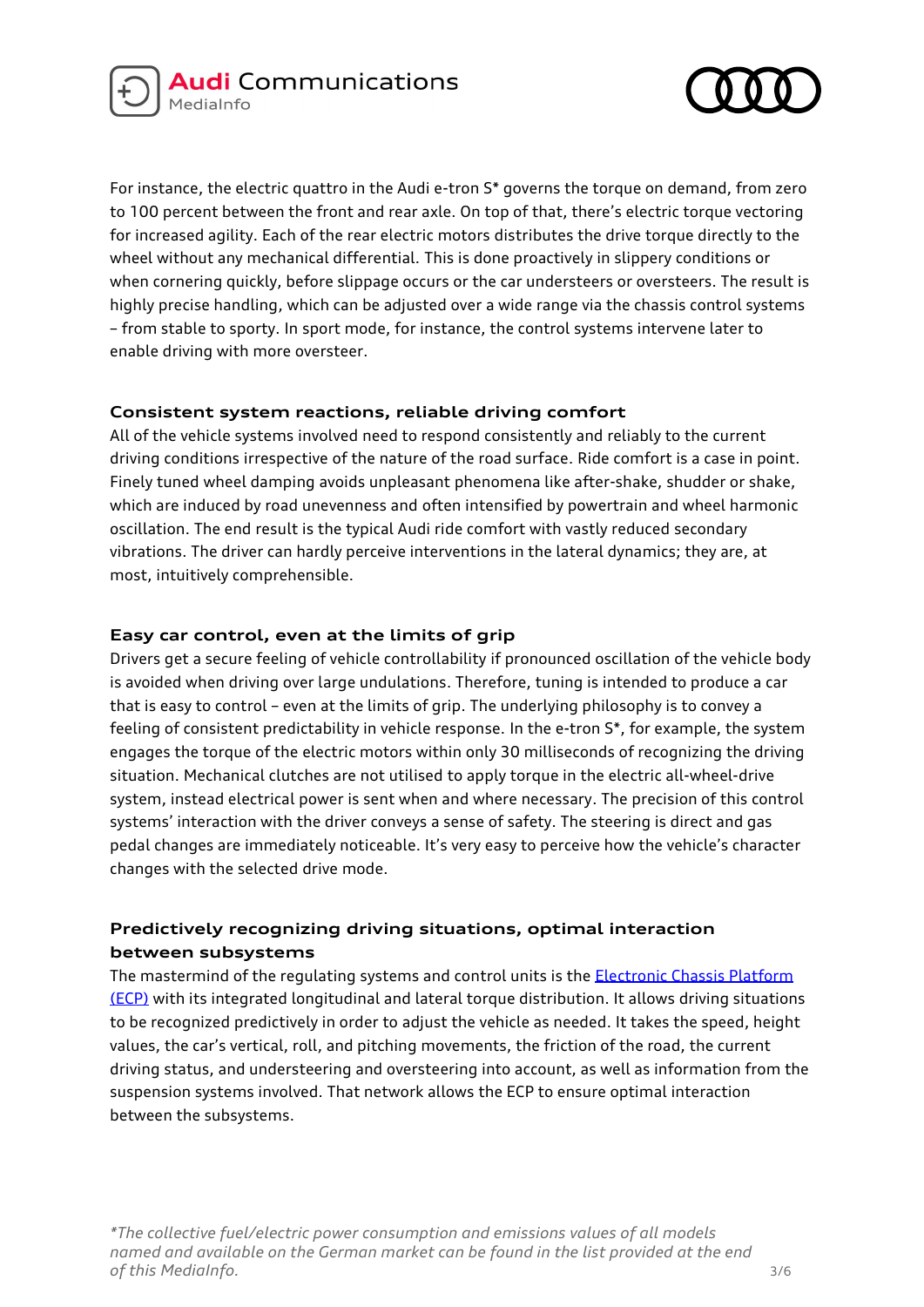



# **Torque distribution in milliseconds and high perceptibility**

Audi aims to provide superior and easily manageable acceleration and deceleration in all driving situations. Audi lateral dynamics provide the driver with unambiguous feedback. When dynamically cornering, the front wheel inside the curve that has less load is slightly slowed down, which prevents slippage and improves handling. The electric torque vectoring in the e-tron S\* – the shifting of torque between the rear wheels – works similarly and particularly effectively. It happens in milliseconds and can engage extremely high torque for improved lateral dynamics. When the car accelerates out of the curve, the electric drive allocates more torque to the rear wheel on the outside of the curve and less to the rear wheel on the inside of the curve.

## **Superior traction, controlled handling – typical Audi**

Superior traction – especially in difficult winter conditions – and controlled handling are typical driving characteristics for Audi. An Audi should be effortlessly controllable, unperturbed even by the most difficult road conditions. Audi models are easy to manage, they feel both at home in dense urban traffic and on the highway, where they demonstrate unquestionably secure high speed stability. There is always enough power available for passing. To be able to make the best possible use of physical limits, the wheel brake at the limits of grip gently decelerates the wheel on the inside of a curve on the front axle of an e-tron S\* or on the front and rear axles of an e-tron\*. This strategy applies more drive torque to the tires on the outside of the curve and increases cornering agility. The traction control system (ASR) acts in milliseconds because Audi shifts individual functional components from the electronic stabilization control (ESC) into the power electronics directly on the electric motors.

The traits described form the framework with which Audi developers characterize and assess driving behavior across models in test drives on both wintery and normal surfaces. That is the only way to achieve what a customer senses when driving an Audi: This is an Audi.

[Here](https://www.audi-mediacenter.com/en/presskits/audi-winter-drive-14477) you can find all information about the Audi Winter Drive.

#### **Product and Technology Communications**

Benedikt Still Spokesperson for Audi e-tron, Audi e-tron S, Audi Q4 e-tron, electric motors, battery technology, charging/infrastructure Phone: +49-841-89615 Email: benedikt.still@audi.de [www.audi-mediacenter.com](http://www.audi-mediacenter.com/)



# **Product and Technology Communications** Christian Hartmann

Spokesperson Audi e-tron GT, Audi RS e-tron GT, Electric Mobility, Fuel Cell Technologies, Automated Driving Phone: +49-151-52844338 Email: christian.hartmann@audi.de [www.audi-mediacenter.com](http://www.audi-mediacenter.com/de)

*\*The collective fuel/electric power consumption and emissions values of all models named and available on the German market can be found in the list provided at the end of this MediaInfo.* 4/6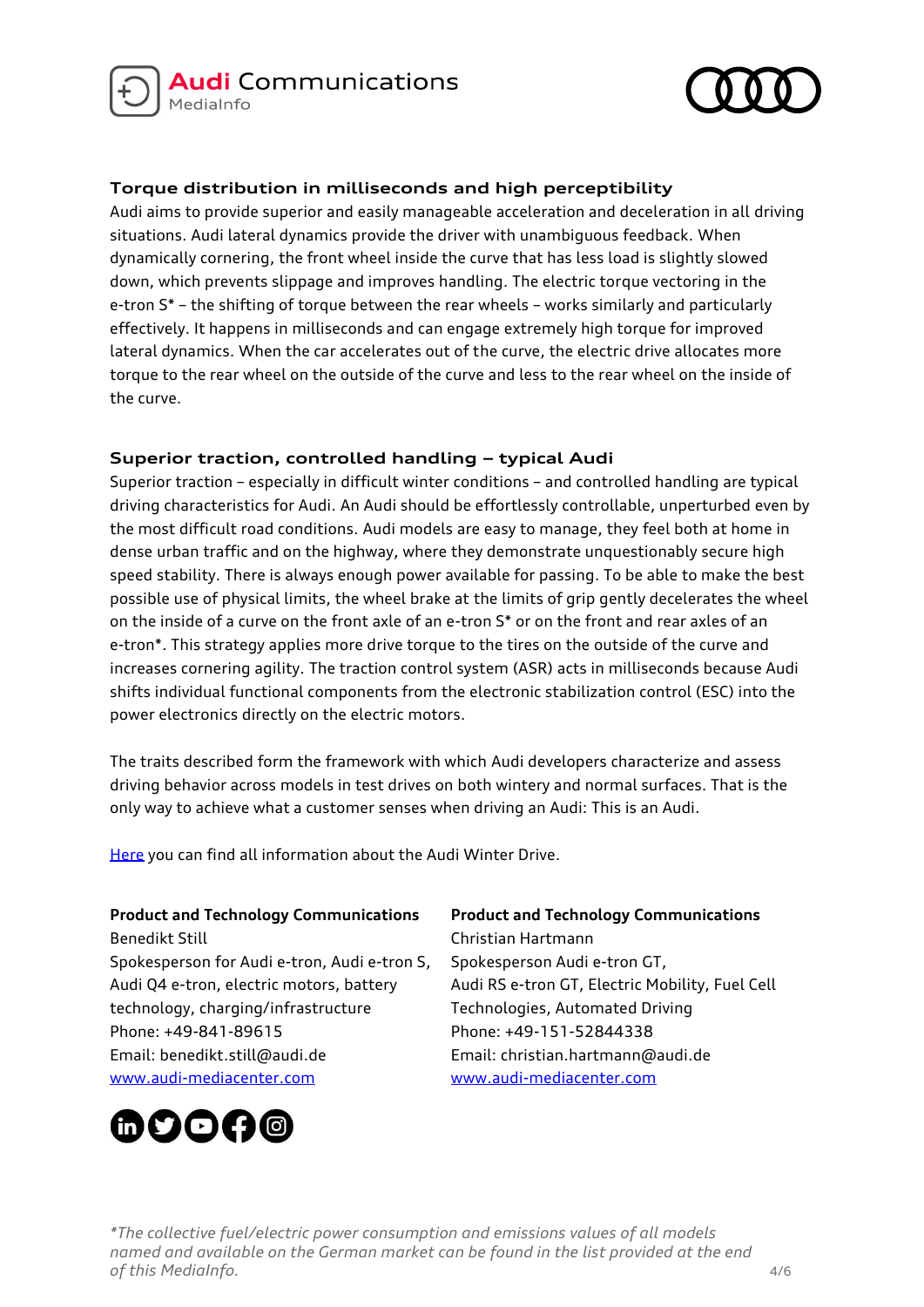



The Audi Group is one of the most successful manufacturers of automobiles and motorcycles in the premium and luxury segments. With its brands Audi, Ducati, Lamborghini and, since January 1, 2022, Bentley, it comprises the premium brand group within the Volkswagen Group. Its brands are present in more than 100 markets worldwide. Audi and its partners produce automobiles and motorcycles at 21 locations in 13 countries.

In 2021, the Audi Group delivered around 1.681 million cars from the Audi brand, 8,405 sports cars from the Lamborghini brand and 59,447 motorcycles from the Ducati brand to customers. More than 85,000 people all over the world work for the Audi Group, around 58,000 of them in Germany. With its attractive brands, new models, innovative mobility offerings and groundbreaking services, the premium brand group is systematically pursuing its path toward becoming a provider of sustainable, individual, premium mobility.